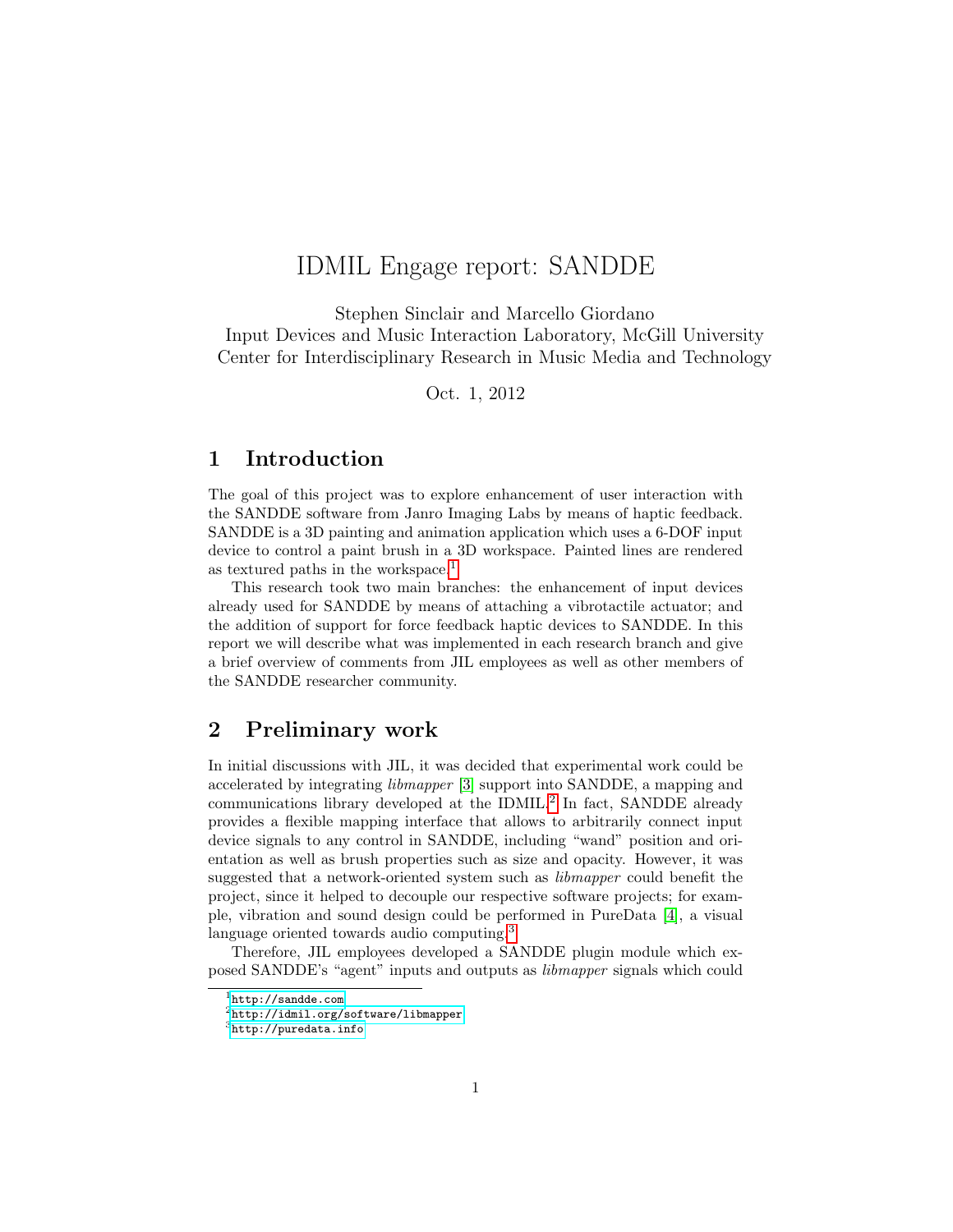

Figure 1: The Haptuator embedded within the handle of the Razor Hydra. (Photo by: Rebecca St. John, JIL, reproduced with permission.)

<span id="page-1-0"></span>be connected to external processes and modified online via the libmapper GUI, allowing efficient experimentation with mapping choices.

The SANDDE mapping system allows to map both continuous signals, such as brush properties, as well actions, such as changing modes, to events from any input device. The libmapper plugin additionally exposes all brush properties, as well as any controller signals such as wand position and orientation, to the network as OSC streams. Thus any libmapper -compatible program can equivalently act as a SANDDE input device, influencing SANDDE brush properties, or, conversely, react to SANDDE's own input devices and brush states.

#### 3 Vibrotactile feedback

The Razor Hydra is a low-cost, magnetic controller, originally designed for gaming, that features 4 discrete buttons and a continuous trigger. Its low cost and ease of use has led to its position as the de facto standard controller for new artist/animators working on SANDDE. For these reasons, we decided to focus exclusively on this device and augment it with vibrotactile feedback capabilities.

A commercially-available vibrating actuator (the Haptuator [\[6\]](#page-8-2), Tactile Labs) was embedded into the device handle, taking advantage of the space available inside the controller, see Fig. [1.](#page-1-0) This actuator was chosen primarily for its cylindrical shape, which happened to fit perfectly into the body of the Hydra. Moreover, it is an actuator designed for haptics, having mechanical behaviour essentially similar to a loudspeaker, and this allowed us to use more complex signals for the tactile feedback than what would have been possible with a sim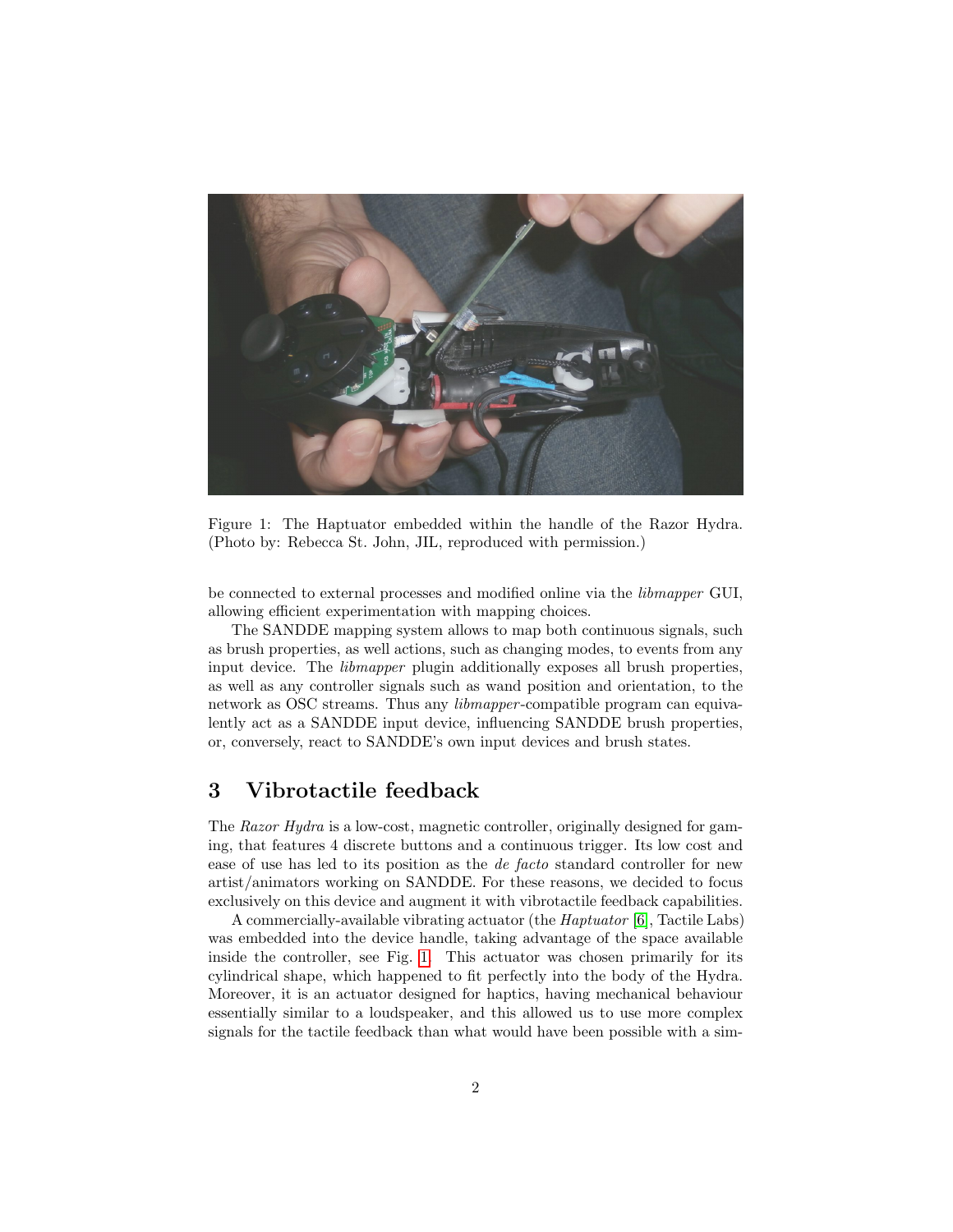ple eccentric mass motor. It supports a frequency range at least between 10 and 500 Hz.

The actuator is driven using an amplified audio signal, synthesized in Pure-Data, on the same computer running SANDDE. Thanks to the *libmapper* plugin, the brush's position and orientation and the state of the discrete and continuous buttons on the Hydra could be streamed directly from SANDDE to PureData. This gesture-related data was used as control parameters for the synthesis of the vibrotactile events.

The vibration effects we implemented aimed to give the user a sense of "presence" i.e. overcome the lack of feedback due to the fact that the SANDDE artist is drawing using an ungrounded controller. Two different types of interaction have been designed:

• Spraycan Simulation: One particular brush available in SANDDE reproduces the behaviour of a spraycan by randomly splattering bits of paint along the line being drawn. We decided to reproduce on the Hydra the physical vibrations coming from a real spraycan: using a contact microphone applied on a spraycan, the vibration produced when spraying paint was recorded.

In PureData, the gesture data from SANDDE was used to control parameters of real-time filtering and amplitude modulation on the recording. Played through the actuator, this reproduced the vibration of a real spraycan which qualities changing in real-time according to user gestures. For example, the continuous trigger control present on the Hydra was mapped to the amplitude parameter, simulating a stronger vibration due to a bigger flux of paint from the spraycan nozzle.

• Impulses: The second effect we implemented is, in some sense, more abstract than the previous one, and is applicable to any brush available in SANDDE.

Using the brush-position data, we performed an estimation of the brush velocity in PureData, and use this parameter to modulate the frequency of a pulse train sent to the actuator. The impulses were synthesized using a rectangular wave with a 1% duty cycle, and the frequency was directly mapped to the Hydra velocity.

These simple effects allowed us to give the Hydra user information about his interaction with the 3D canvas, making the controller react in a meaningful way according to his/her gestures.

We should note that some complications were found in noticing that the Haptuator could distort the Hydra's position sensing if stimulated by a highfrequency signal, presumably interfering with the electromagnetic sensing coils which are situation close to where the actuator was installed. This problem was mitigated by the use of a low-pass filter, which additionally had the benefit of reducing the audibility of the vibrations. In a permanent installation, it could perhaps be possible to alternate sensing and actuation signals to avoid this problem, or simply ensure that their distance is sufficient to avoid interference.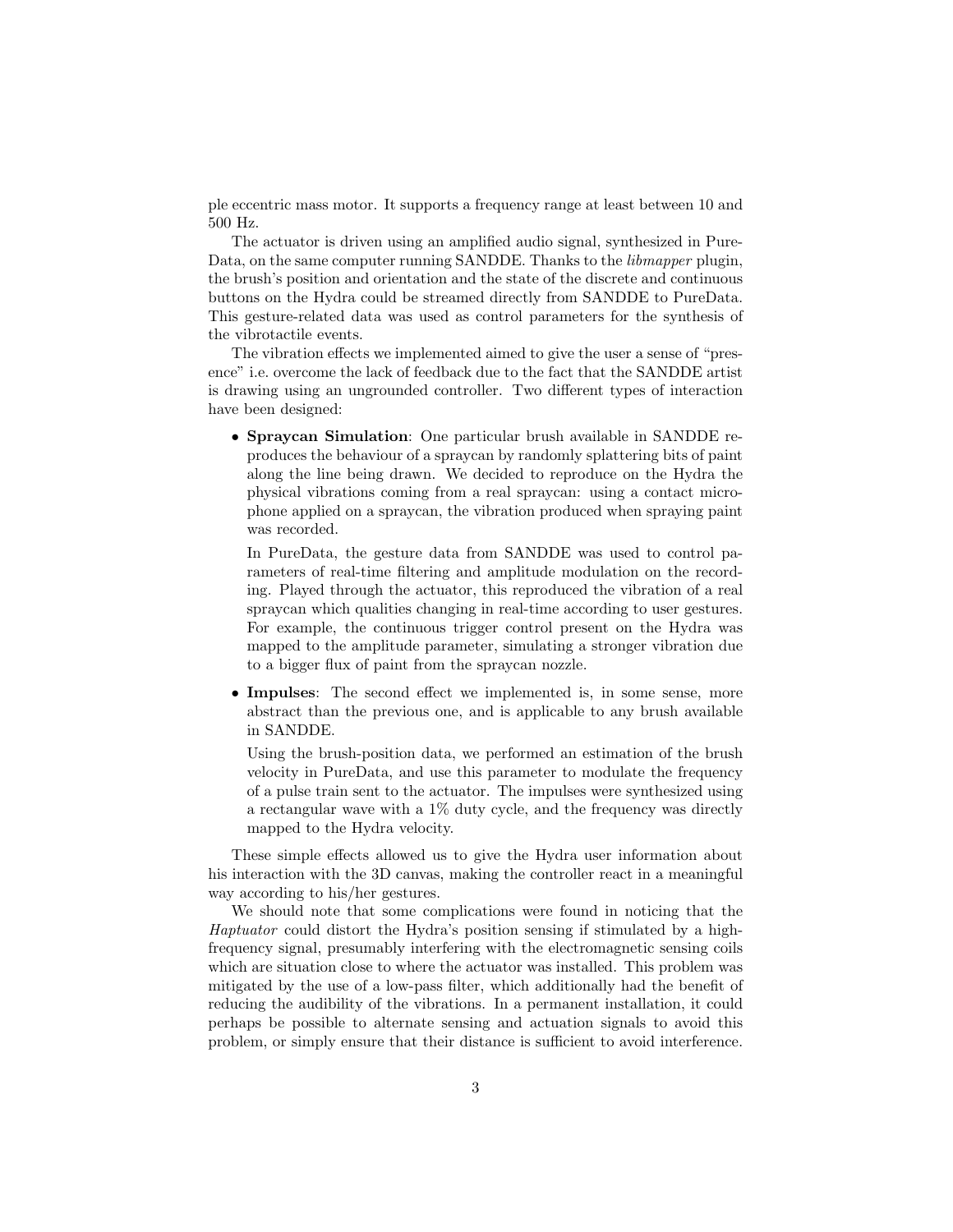#### 4 Force feedback

Two force feedback devices were selected for use with SANDDE, comprising a low- and a high-performance choice, so that these could be compared as representative of the range of possible qualities in force feedback devices.

The low-performance device selected was the Phantom Omni (SensAble), which has 6 degrees of freedom (DOF) sensing, and 3-DOF force capability. The high-performance device was the Freedom 6S (MPB Technologies), a 6- DOF force/torque serial mechanism. Both devices comprise serial arms with 6 axes of motion, and have a comparable size of workspace, and comparable motor strengths. They differ, however, in materials and sensing ability. The Freedom 6S is physically bulkier but has a sensing precision of about 0.002 mm, compared to 0.055 mm for the Omni.

A libmapper -enabled program for controlling the haptic device was developed using the CHAI 3D C++ library [\[1\]](#page-8-3), which abstracts the device-specific API, allowing us to develop a force-feedback servoloop that works with any of several haptic devices, and includes support for our set of devices.<sup>[4](#page-3-0)</sup>

Several haptic "effects" were developed for this software. While we emphasized effects that were specific to force feedback, such as friction, we also included, for comparison, several vibration-style effects that could be similarly implemented using a vibration motor only. The final list of effects was,

- Friction (Hayward-Armstrong friction [\[2\]](#page-8-4)),
- Damping:
- Spring;
- White noise;
- Velocity-dependant noise;
- Poisson noise.

These effects were parameterized typically by a single parameter reflecting the strength of the effect, i.e. the maximum force of dynamic friction, the damping coefficient, the spring coefficient, etc. The spring anchor could be "triggered" by switching a parameter from 0 to 1. The Poisson noise effect had two parameters: the maximum amplitude of impulses, and the maximum time between impulses.

All effects were constantly calculated in the feedback loop, and therefore could be presented together by specifying non-zero strength for more than one effect. This allowed a degree of "mixing and matching" during mapping design. For instance, it was possible to combine the friction and velocity-dependant noise conditions for a "chalk-like" effect, or the spring and the damping to achieve a damped spring. Finally, some mapping choices were made and a selection of

<span id="page-3-0"></span><sup>4</sup><http://chai3d.org>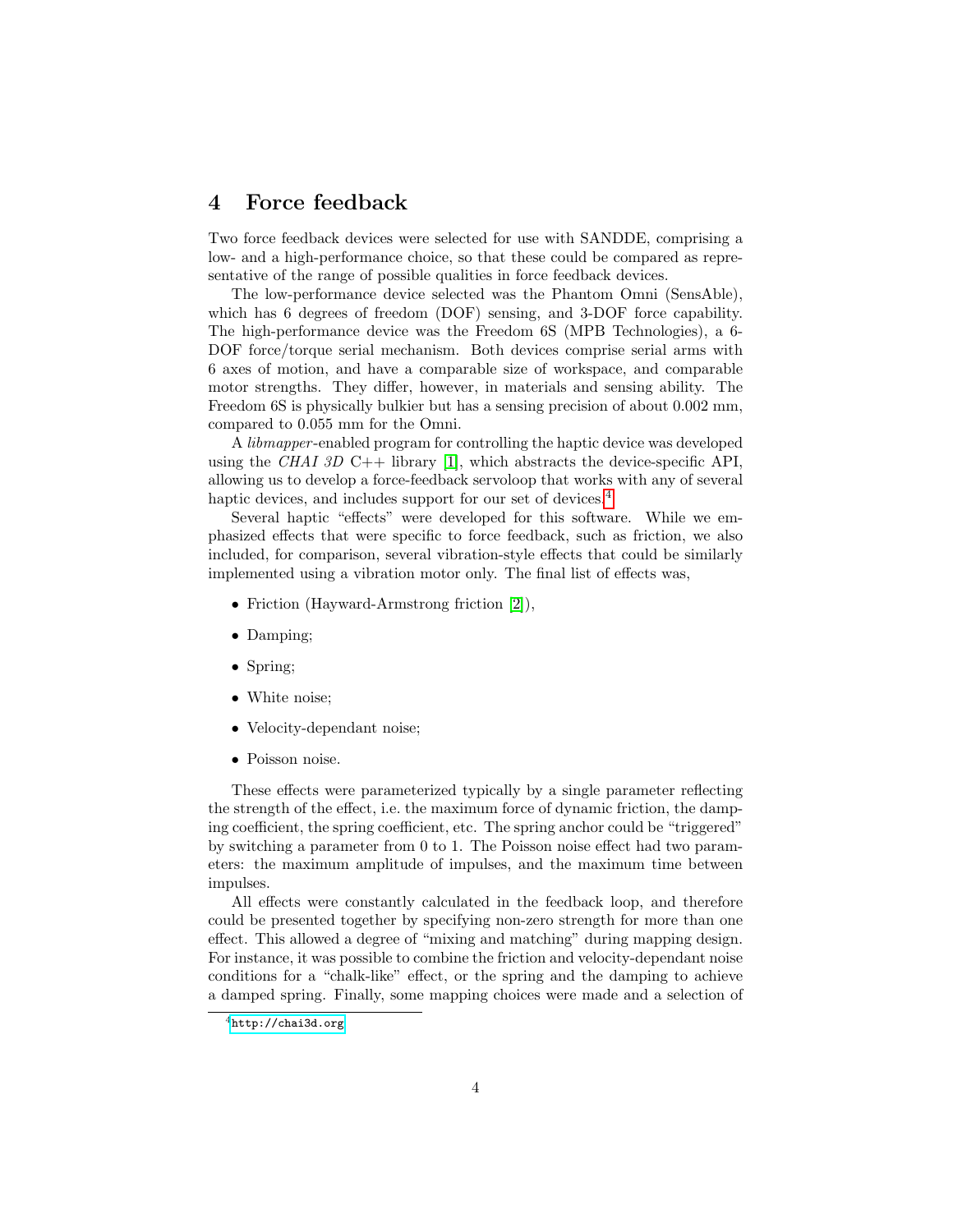these was turned into a demo application allowing quickly changing from one preset to another.

Two controls were mapped to brush parameters in SANDDE: the velocity of motion, and the continuous "squeeze" position of the brush trigger. For the latter, since the Freedom 6S does not feature a switch, the user instead held a Hydra handle in his left hand and initiated drawing with its trigger. The Phantom Omni does feature two binary switches, but these do not afford continuous control, so the Hydra was also used in that case as well.

Some mapping configurations demonstrated were:

- Damping combined with noise, whose amplitude was mapped to velocity;
- The squeeze position mapped to noise amplitude;
- The squeeze position mapped to Poisson time and amplitude;
- Simultaneous mapping of spring and damper effects;
- A spring whose strength was controlled by the squeeze position.

It was intended that in the future some of these mappings could be selected for specific SANDDE brushes, or specific effects mapped more meaningfully to SANDDE brush parameters; for example, the noise could be mapped to the granularity of the spray can, while friction could be mapped to opacity or brush size. Over time, an artist could begin to recognize the distinct feel of particular brushes.

#### 5 Community feedback

The work we accomplished was presented during one of the regular "SANDDE Research Group" meetings; researchers from a number of universities, all working on SANDDE-related projects, had the possibility to experiment with the haptic feedback. This moment was important to this project since we ourselves were not as familiar with usage of the SANDDE software as other researchers and artists. We were eager to have someone using SANDDE on a daily basis give us his/her impressions about the force and tactile effects.

For what concerns the vibrotactile feedback, users remarked that the feedback in both conditions improved their overall sensation about the interaction with the 3D canvas. According to their comments, the vibration feedback managed to convey a sense of presence and physical interaction that made the experience more real, offering at the same time a greater degree of control.

Some users in particular noticed that the velocity-based "Impulses" effect produced the sensation of a physical grid embedded into the 3D canvas which they positively evaluated as being helpful for finding their bearings during the interaction. This suggests perhaps that a 3D grid effect could be explicitly designed, and may help users orient themselves in the space.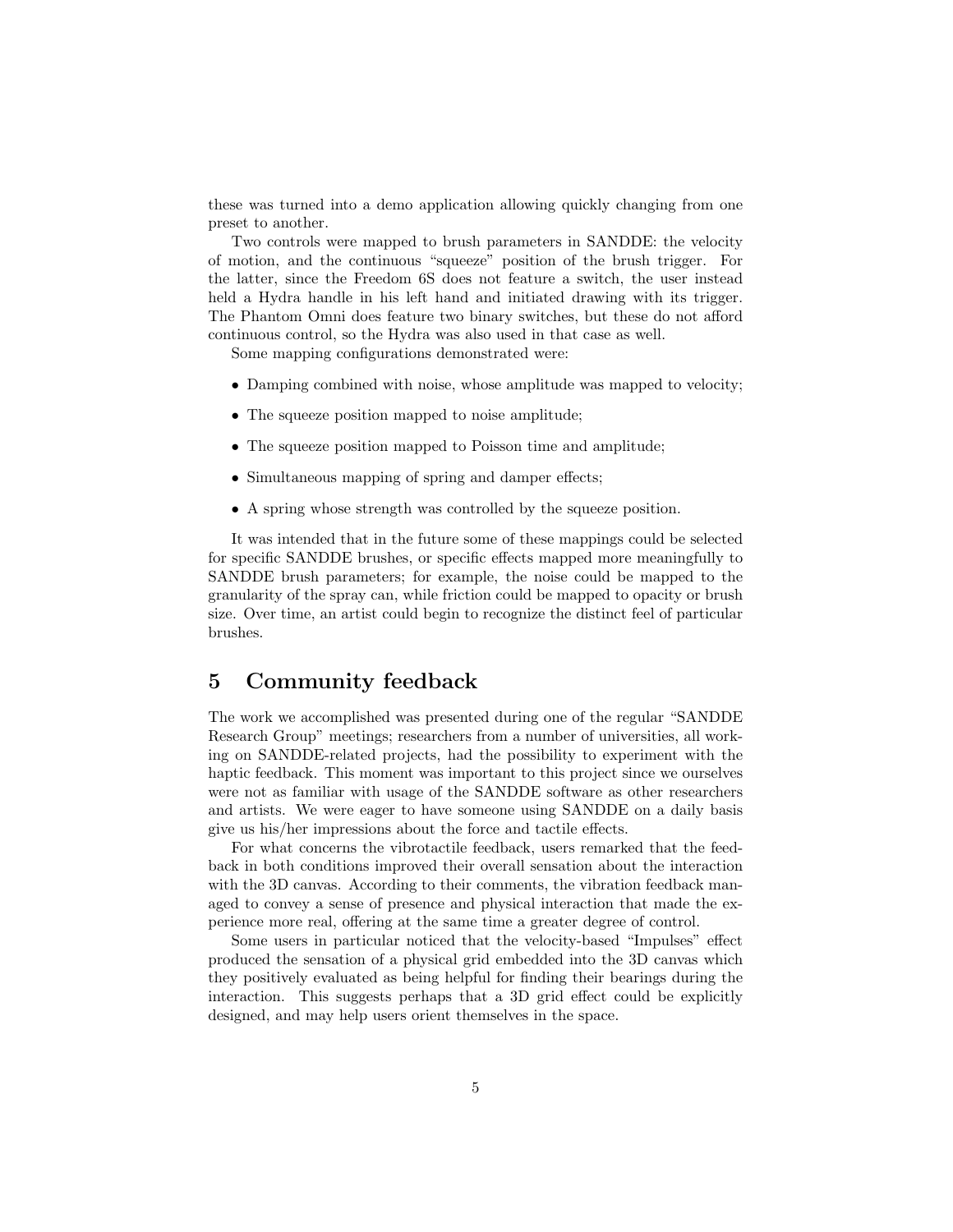

Figure 2: David Seitz interacting with SANDDE using the enhanced Hydra at CIRMMT. The Freedom 6S is present in the right-hand side of the photo.

<span id="page-5-0"></span>For force feedback, the Freedom 6S device was used to demonstrate the conditions. People enjoyed using the kinematic controller, and seemed to understand intuitively the connection between their movement and the haptic effects.

The demonstration spawned a few ideas in observers, such as an idea for using spring-like constraints to provide a 3D surface on which to paint, or dynamically moving a "paper"-like surface along with the wand position and orientation in order to provide 2D-like resistance in a 3D environment. These ideas could be tried in a future iteration of the project, since they would require some development.

The general feeling from JIL and researchers was a desire to have SANDDE artists use it for a more extended period of time in order to better evaluate the conditions and also to construct more appropriate mappings to typical softare usage patterns. Such a session was organized, and is described in the next section.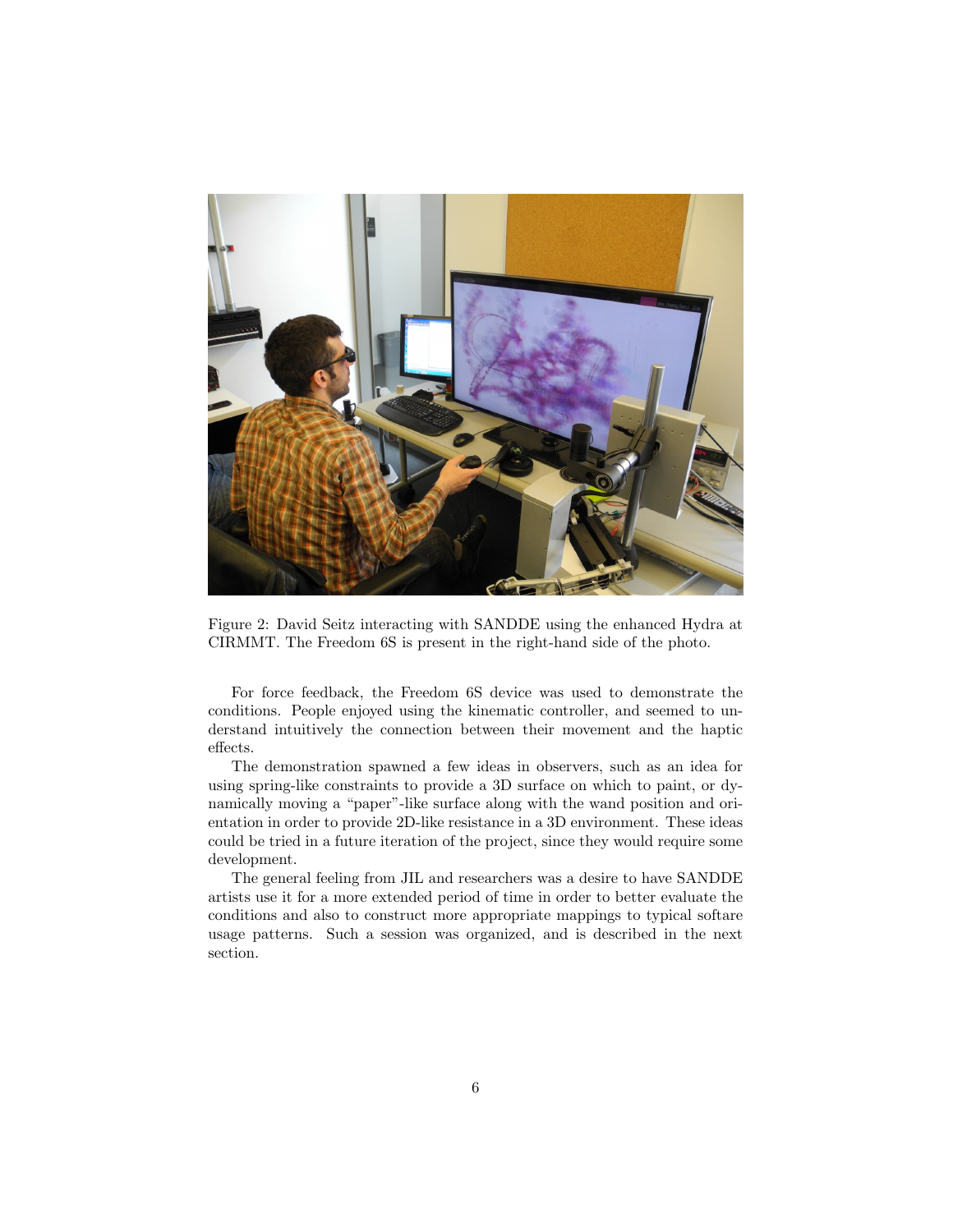### 6 Mappings developed in collaboration with JIL

After the research group meeting, an evaluation and mapping session was organized with David Seitz, a JIL artist, which took place on Sept. 21 at CIRMMT. As a SANDDE expert user, David provided interesting observations and also collaborated to develop some mappings for each of our hardware choices that integrated well with his working style. This session, of which a photo may be found in Fig. [2,](#page-5-0) turned out to be fruitful, since, interestingly, his preferences as a practised user of the software sometimes differed from our initial expectations.

For the vibrotactile condition, another configuration was found in which the spraycan effect was used during painting, while the pulse train effect was used in Nudge mode, a feature of the software that allows to manipulate lines after they are painted. In this case the feedback transmitted not only gestural information, but also communicated modal information to the user. By varying the pulse train frequency with velocity during nudging, an interesting sensation of "bending effort" seemed to be achieved, giving the impression of exerting force on a spring. Moreover, the peculiar sound produced by the actuator while playing the train of pulses was immediately associated to the "cracking" one would expect from exerting forces on a stiff but flexible object. Coordinated with the visual feedback of Nudge mode, this seemed particularly successful: all those present agreed that it increased the sense of physicality in the manipulation gesture.

We note that this observation seems related to previous work on displaying "pseudo-kinesthetic" sensation through vibrotactile stimulation. For example, in [\[5\]](#page-8-5), friction and shape information are displayed using vibration.

In force feedback conditions, an observation by David was that when damping and friction effects were enabled, it was possible to leave the controller in a static position and let go, without it moving. He found this to be an improvement because it saved energy and allowed him to relax compared to trying to maintain the position of an ungrounded pen.

At his request, we also exposed the haptic device's angular roll as a mapping parameter, which he was accustomed to using to control line width or density when using the pen-based electromagnetic sensor. The roll angle therefore provided an extra continuous modulation parameter that we additionally played with mapping to damping and other effects; we did not attempt any torque effects on the roll angle, however the device would have been capable of such and may be tried in future sessions.

He enjoyed using damping at low velocity, as he felt that it helped with positioning accuracy for small movements. We designed a configuration where damping decreased with velocity, since he wanted to achieve completely free motion during higher-velocity moments. This was very different from our initial idea that damping could be associated with thicker or harder lines, for example. Instead, we applied a subtle white noise to induce vibration when the brush was painting, to indicate the software's mode.

Therefore an interesting distinction was learned on the roles of vibrotactile and force feedback during drawing—force feedback can encourage accuracy and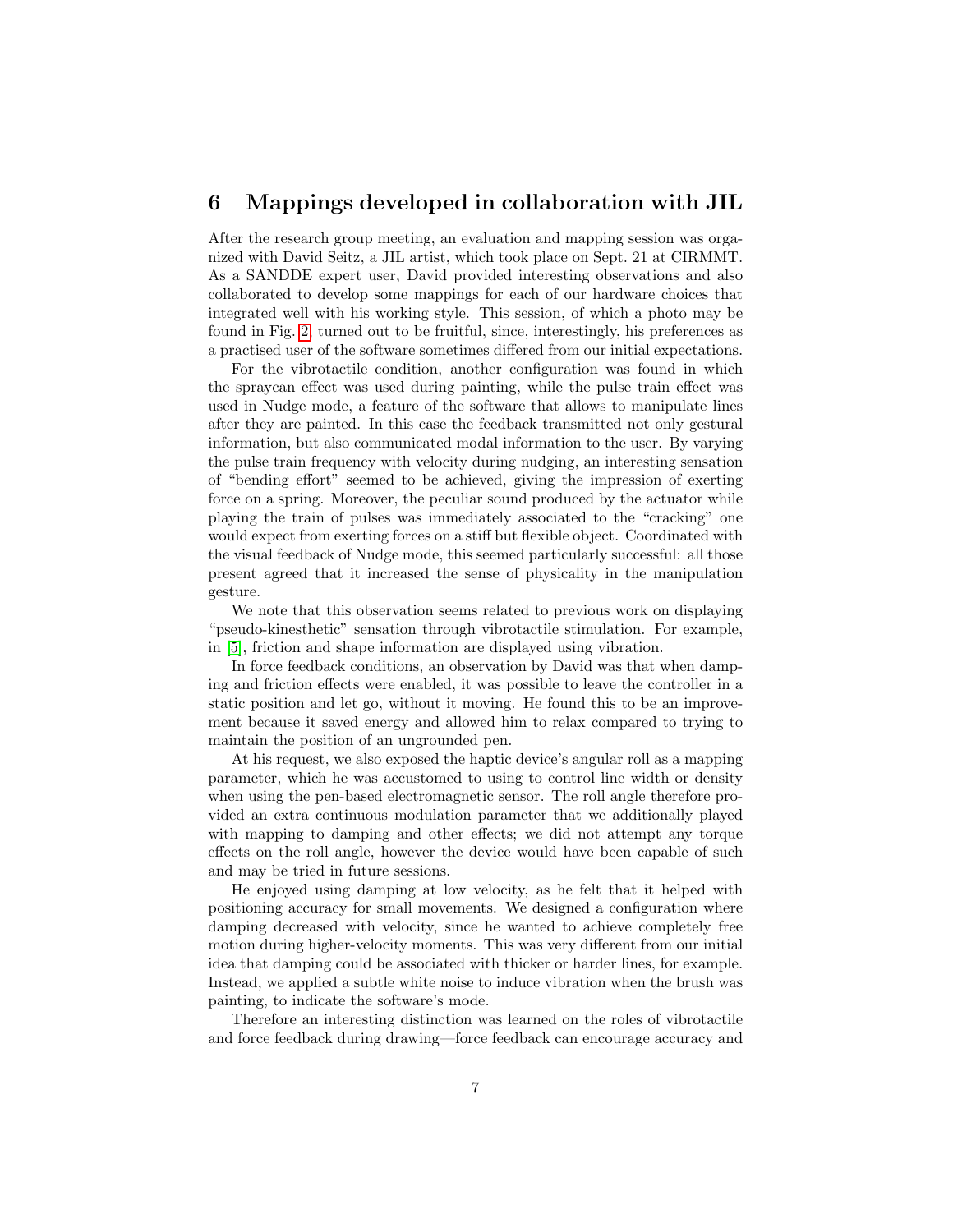enable otherwise difficult gestures by physically restricting jittery hand motions and providing constraints, while vibrations worked well for indicating mode and could additionally be used to increase a sense of physicality in manipulation gestures without actually restricting motion.

Unfortunately, in this one-day session, we did not have time to thoroughly explore every possible mapping, and were forced to skip some effects such as the spring. We also did not have time to experiment with the Phantom Omni for comparison purposes, although David expressed a liking for its smaller desktop footprint.

# 7 Conclusion

We consider the project successful since we were able to demonstrate to a manufacturer of 3D interactive software some benefits of haptic feedback, and in the process some good observations were made in the mapping and design of feedback effects for visual arts.

During development of vibration effects, it became clear to us that several effects were also interesting purely as audio feedback. It was encouraging to realize that perhaps some similar benefits could be had at much lower cost by implementing a range of sonification mappings. In that context, it would be beneficial to investigate what kinds of information are best transmitted haptically or as sound, or whether some redundancy may lead to fusion of the two, fundamentally providing a richer sense of immersion in the software than either alone. Informally, this seemed to be the case in our mapping of the Nudge mode between visual, audio, and haptic feedback channels, since the motor vibration was clearly audible in this condition.

One other possible application that we did not have a chance to test, due to limitations in the signals exposed by the SANDDE software, was the use of haptics for notifying the user about his/her interaction with user-interface elements in SANDDE. For example, we had wished to enhance interaction with the menu that appears in the workspace, which we found somewhat difficult to navigate using free-hand gestures since it requires precise pointing. We felt that this could be improved by giving non-visual indications of the edges of menu items, for instance using vibrational cues, or by using "cursor snapping" force effects. Although it would require modification to SANDDE, future work could produce such interactions in collaboration with JIL programmers, and JIL has expressed interest in getting information from us on what GUI events might be useful to expose as signals for this purpose.

Finally, a useful way to continue this work, apart from implementing more and more haptic feedback effects, would be to design a set of effect mappings to brush properties and software modes that could remain static for users over a long period of time. In our short demonstrations and sessions we were able to find some encouraging configurations, but ultimately we are curious whether long exposure to feedback mappings during regular use of the software might establish an internalized sense of expectation in the user; if the association